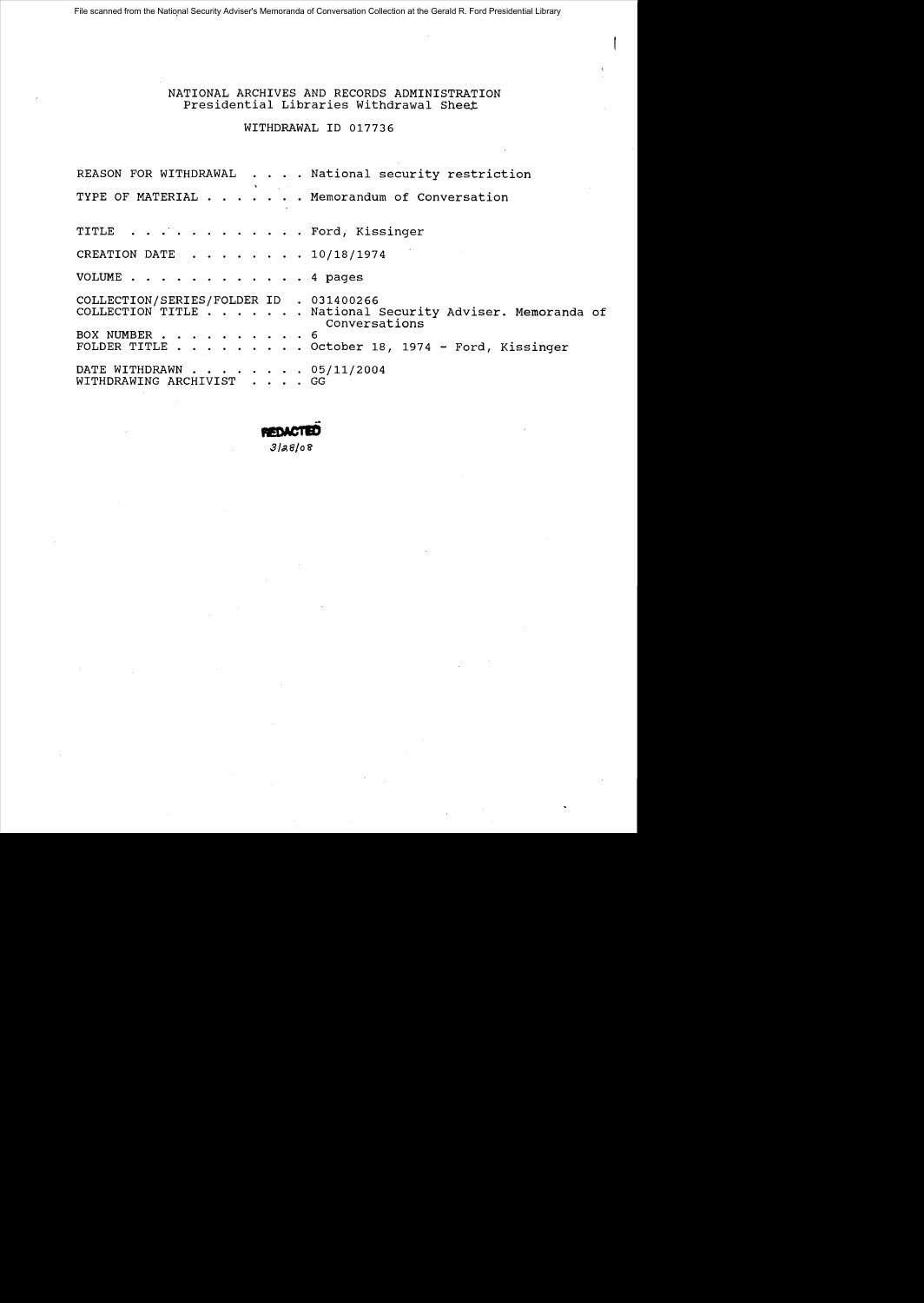MEMORANDUM

#### THE WHITE HOUSE

WASHINGTON

**SESRET** /NODIS /XGDS

DECLASSIFIED . E.O. 12958 SEC. 3.6 **WITH PORTIONS EXEMPTED** E.O. 12958 SEC. 1.5 RAC Review 12/6/04 MR07-118 #3. Otate Uzz 3/28/08

MEMORANDUM OF CONVERSATION

PARTICIPANTS: Pre sident Ford Dr. Henry A. Kissinger, Secretary of State and Assistant to the President for National Security Affairs Lt. General Brent Scowcroft, Deputy Assistant to the President for National Security Affairs DATE AND TIME: Friday, October 18, 1974 9:00 a. m.

PLACE: The Oval Office

Kissinger: On every option we will end up with two times as many warheads as the Soviet Union. Against hard targets, a megaton is obviously better, as for large cities. For 200,000 and less, it makes little difference.

The President: Isn't 40 kilotons more effective if it's more accurate?

Kissinger: Yes. But with equal accuracy, a megaton is obviously better. Brown knows the JCS position is a fraud.

On Portugal, the situation we may face is a Kerensky-type situation.

The President: Have we invited Vanick?

Scowcroft: Yes.

Kissinger: The Communists are the only well-organized party. They learned from Chile to move fast so we don't have time to interfere. The Portugue se military is not typically rightist; there is much leftist influence. Soares is weak and Goncalves is probably a Communist.

We don't know just what to do, and in this atmosphere I was afraid anyway to take strong action. In Greece, the Karamanlis party is splitting and we probably will end up with a weak coalition.

> CLASSIFIED BY Henry A. Kissinger EXEMPT FROM GENERAL DECLASSIFICATION SCHEDULE OF EXECUTIVE ORDER 11652 /NODIS/XGDS EXEMPTION CATEGORY 5(b)(3)<br>AUTOMATICALLY DECLASSIFIED ON Imp. to Det.



BY del NARA DATE 11125108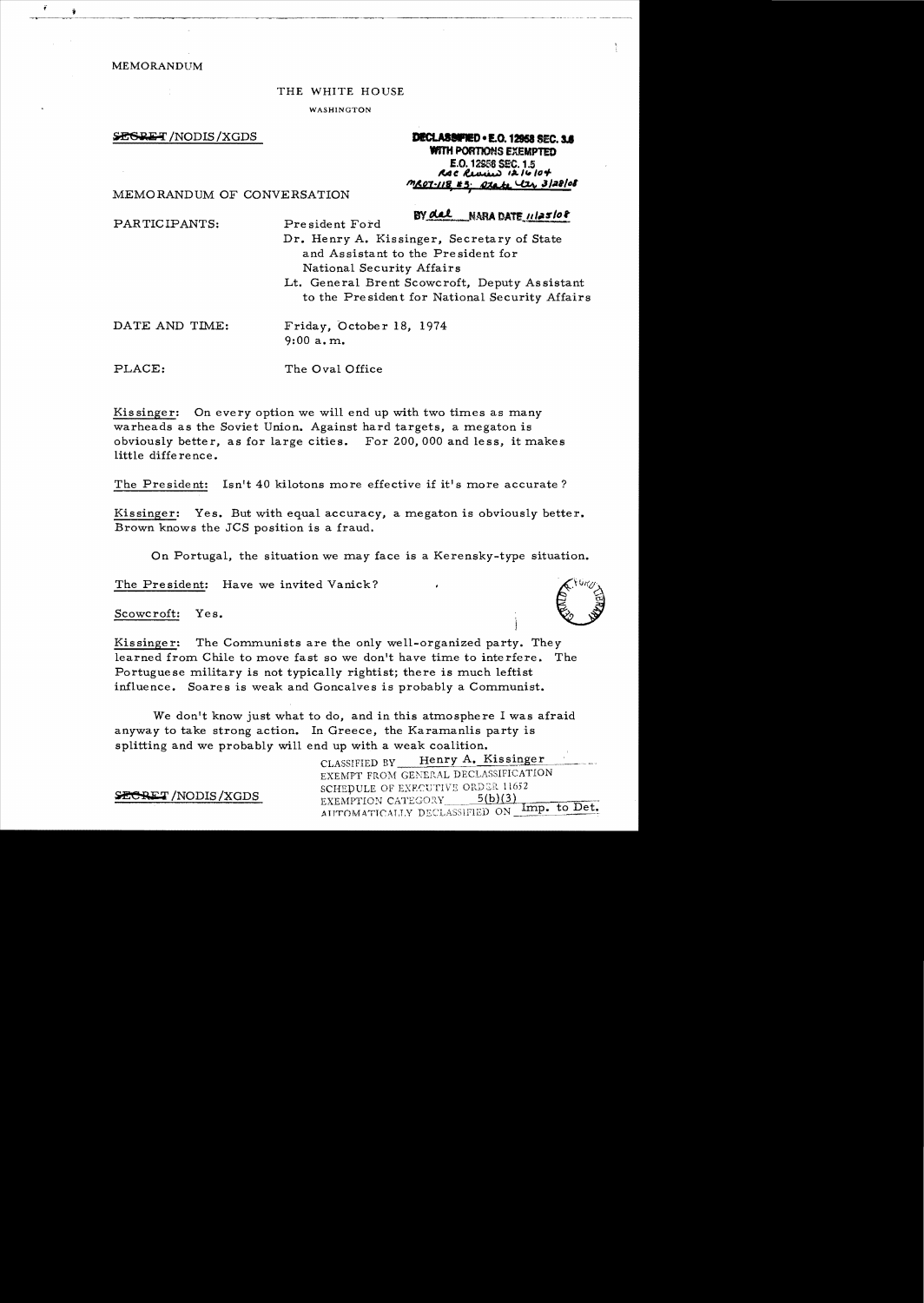# *INCRET* /NODIS/XGDS 2

f •

The President: Can we do something through

Kissinger: Maybe.

Coasta Gomez will ask for help. Under Spinola I was on the verge of asking for a program like the Greek-Turkish aid. Now it is so touchy, we could give him a package. or tell him we are willing to ask for a program but only if he stops the slide. That may leak and get out. But if you give him something now, they can say, 11Yes. See, we can do whatever you wish and the United States will still go along.<sup>11</sup> Also the effect on Italy. We told them no Communists in the government. If we go along, we will undercut the moderate Italians.

[Phone call from Senator Javits.]

Kissinger: You should tell Jackson not to go out and say this shows this is the way to negotiate with the Soviet Union.

The President: 1 agree. 1 will give Javits a pat on the back. In talking with Gurney\_

Kissinger: I would say we have a traditional friendship with Portugal. We want to help, but only if they don't slide.

The President: What do they get?

Scowcroft: \$30 million.

The President: What can we give?

Kissinger: Technical assistance, and ask for an emergency aid package of \$30-50 million, or a PL 480 increase.

The President: Is the econmy in bad shape?

Kissinger: Yes. Their economy was geared to the colonies. You could also say you would encourage a consortium for aid.

The President: The Azores?

Kissinger: They are up now, You could say negotiating is a measure of their good faith, but that is dangerous. The Communists may want to prove they are responsible and can even be in NATO.

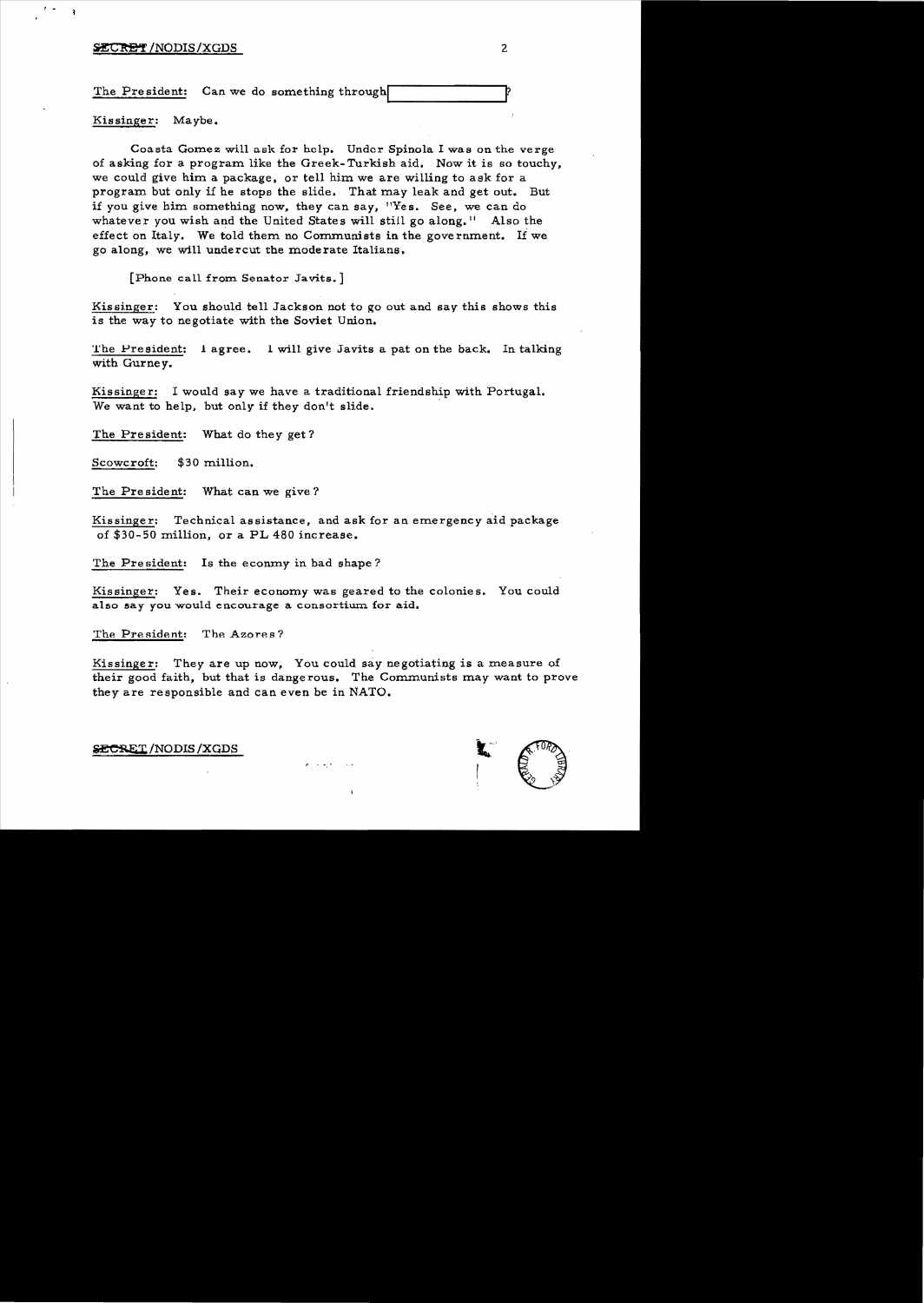# SECRET/NODIS/XGDS

 $\sim 30^{-10}$ 

The President: How seriously do Great Britain, the Germans and others take this?

Kissinger: You have to operate on the assumption that Great Britain is through. Soares is typical of the type who has brought disaster in Europe -- well meaning, nice, ineffectual. He has arranged a visit with Brandt -- but they don't have the balls for a fight. The Germans are the only ones -- you need a talk with Schmidt. Walters says France is Portugal five years away.

What is the alternative to him? The President:

Kissinger: None at all. On his right are the wild Gaullists. On the left is Mitterand.

The President: Europe is in a helluva mess.

Schmidt is the only stable leader left. He is aggressive, Kissinger: nationalistic. He's a socialist by accident.

The President: Economically, he is a hard liner?

Pompidou would have worked with us in Portugal. Kissinger: Yes. We must see whether the Germans will cooperate. You could stress to Coasta Gomez that we hope the elections will take place. There is a possibility that the Communists may move even earlier.

The President: Are the Socialists helping? Spanish?

Kissinger: Not directly, but through France. The Spanish are willing but are not too good at this.

Helms was a good Schlesinger was too brutal and was producing a rebellion; Director. Colby is too mild -- he's a bureaucrat.

SECREI/NODIS/XGDS

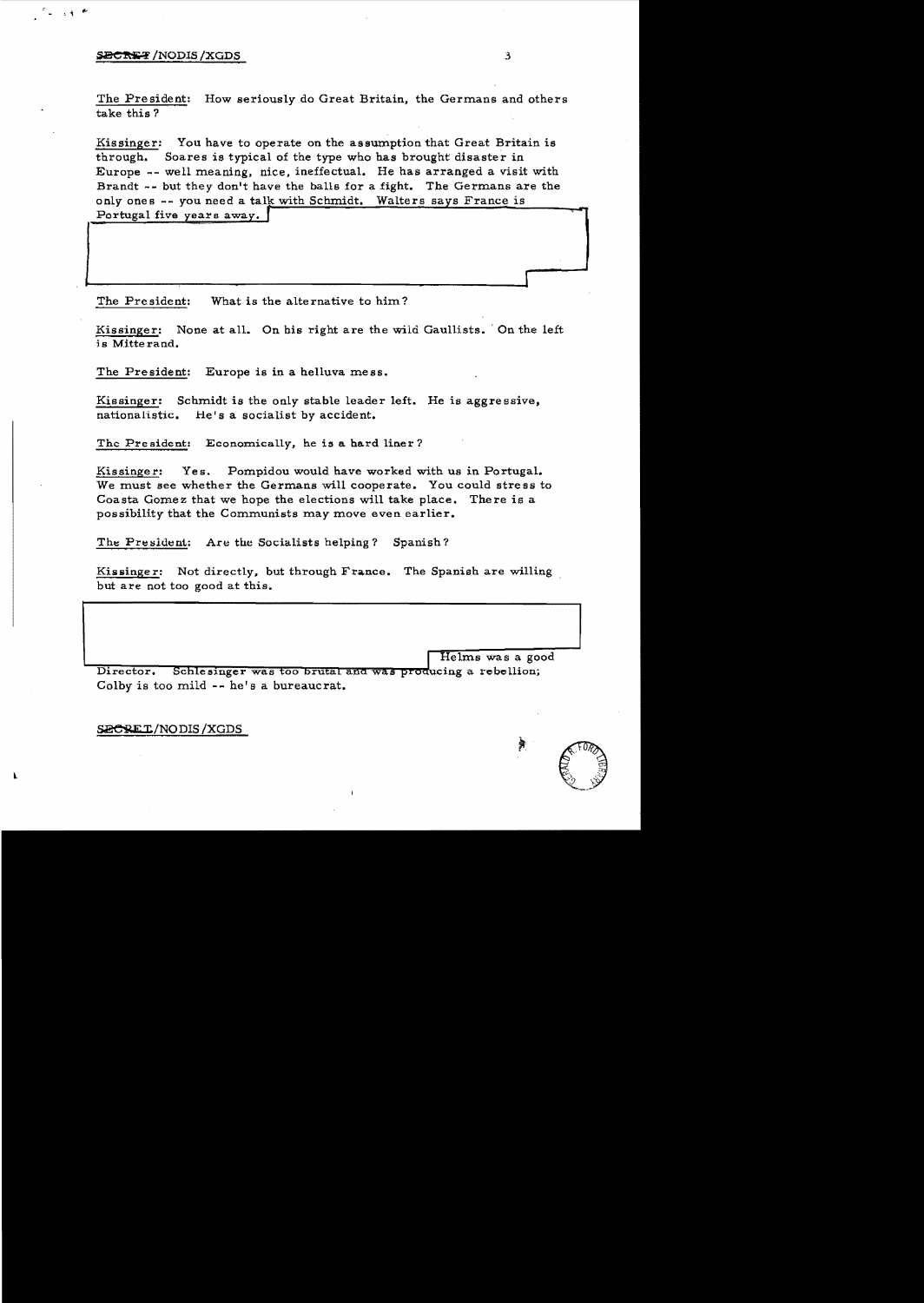# $\frac{1}{4}$   $\frac{1}{4}$   $\frac{1}{4}$   $\frac{1}{4}$   $\frac{1}{4}$   $\frac{1}{4}$   $\frac{1}{4}$   $\frac{1}{4}$   $\frac{1}{4}$   $\frac{1}{4}$   $\frac{1}{4}$   $\frac{1}{4}$   $\frac{1}{4}$   $\frac{1}{4}$   $\frac{1}{4}$   $\frac{1}{4}$   $\frac{1}{4}$   $\frac{1}{4}$   $\frac{1}{4}$   $\frac{1}{4}$   $\frac{1}{4}$   $\frac{1}{4}$

 $\sim$  ,  $\sim$  .

The President: Could we replace him? Is there anyone else out there?

Kissinger: No. You can live with Colby. He won't do any harm. Our Portuguese Embassy is a disaster. Scott just gotthere. He was Legal Adviser just before I came to State, and I wanted someone else. It would be unjust to remove him but we really have no choice.

Frank Carlucci would be great.

The President: I was thinking of him for OMB. But if we need him there, let's do it. We can get someone else for OMB.

Kissinger: Okay, I will talk to him then.

The President: Let's go ahead.

Kissinger: I don't know what you want to do about Flanigan.

The President: It is unjust and unkind. The odds are they will make a symbol of him. I haven't talked to him. IIe would step down if I asked. But I will talk to him, reaffirm my willingness to fight it through, and leave it up to him..

That goddamned Eagleton.

Kissinger: He is such a crazy bastard. He doesn't really deal on substance.

I will have a number of Ambassadorial changes to discuss with you.

The President: Okay on Wiley Buchanan to Austria?

Kissinger: I would like to delay. I wouldn't have lived in his house if I thought he wanted a post.

The President: How about Great Britain? I don't object to Anderson.

Kissinger: I thought of Dean Rusk, but I don't think he would take it.

The President: Would the Democrats kill him?

Kissinger: No. It was Vietnam which was the problem.

# SECRET/NODIS/XGDS